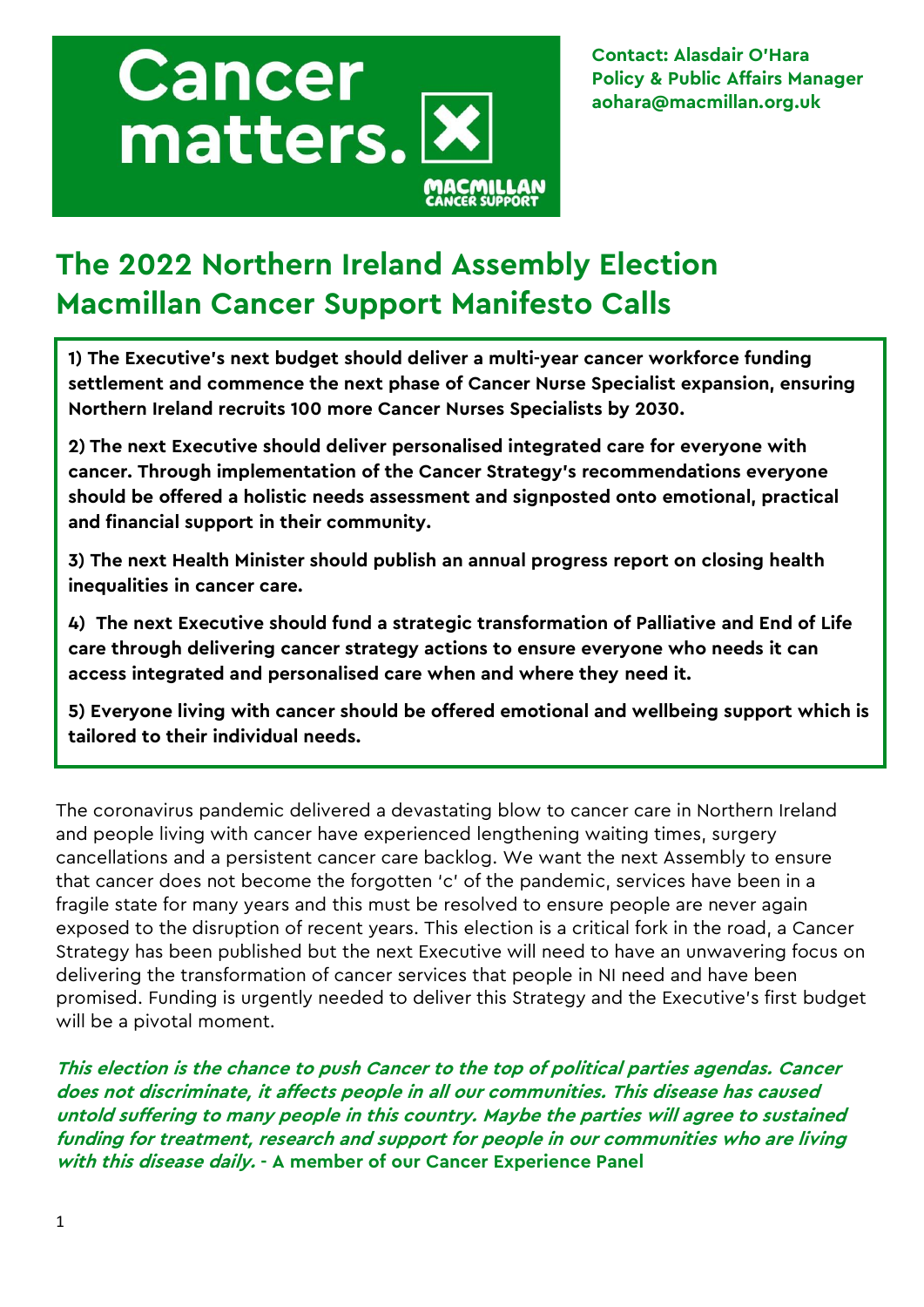## **Workforce**

## **Our manifesto recommendation: Provide through the next budget a multi-year cancer workforce funding settlement and deliver the next phase of Cancer Nurse Specialist expansion, ensuring Northern Ireland recruits 100 more Cancer Nurses Specialists by 2030.**

Health and Social care staff have gone above and beyond to meet the challenge of Covid-19 and to minimise disruption to cancer care. They must be supported to meet the next challenges of rebuilding services, tackling the backlog in cancer care and working with a potentially more complex cancer care population.

In rebuilding cancer services we need to learn from the past and tackle the systemic workforce challenges that left services stretched before the pandemic and consistently missing the Executive's waiting times targets. This can be done by moving to a longterm demand based modelling approach to commissioning services and providing a multiyear funding settlement for the cancer workforce plan, including the next phase of the Cancer Nurses Specialist workforce expansion.

Clinical Nurse Specialists are experienced cancer nurses who advise, treat and manage the health concerns of people with cancer. They play a critical role in delivering person centred care throughout the pathway. Patient experience illustrates this, the latest NI Cancer Patient Experience Survey highlighted access to named Clinical Nurse Specialist led to increased positive experiences across most questions<sup>i</sup>. Recent research demonstrated that if the number of specialist cancer nurses stays at current level, by 2030 NI would be 100 Clinical Nurse Specialists short to provide the care that people need<sup>ii</sup>. It take many years before investment in training reaches the frontline of care, achieving the necessary number of Clinical Nurse Specialisalist for 2030 will require sustained investment through the next budget.

## **"Great, caring and compassionate – I could not speak highly enough" - A Cancer Experience Panel member on the cancer workforce**

## **Personalisation:**

**Our manifesto recommendation: The next Executive should deliver personalised integrated care for everyone with cancer. Through implementation of the Cancer Strategy recommendations everyone should be offered a holistic needs assessment and signposted onto emotional, practical and financial support in their community.** 

Northern Ireland's cancer care system is facing unprecedented challenges. Many people living with cancer report that they do not receive personalised care now and researchiv predicts a significant increase in the next decade of people who will have been diagnosed with cancer at some point in their lives.

Health and Social Care should deliver fully personalised care that meets people's full range of physical, emotional and practical support needs. Personalised follow-up care when provided in NI has been shown to increase people's ability to self-manage and has also been linked to cost efficiencies<sup>v</sup>. Failing to identify and support people's needs early in their cancer care will result in poorer outcomes and experience for people living with cancer, this could result in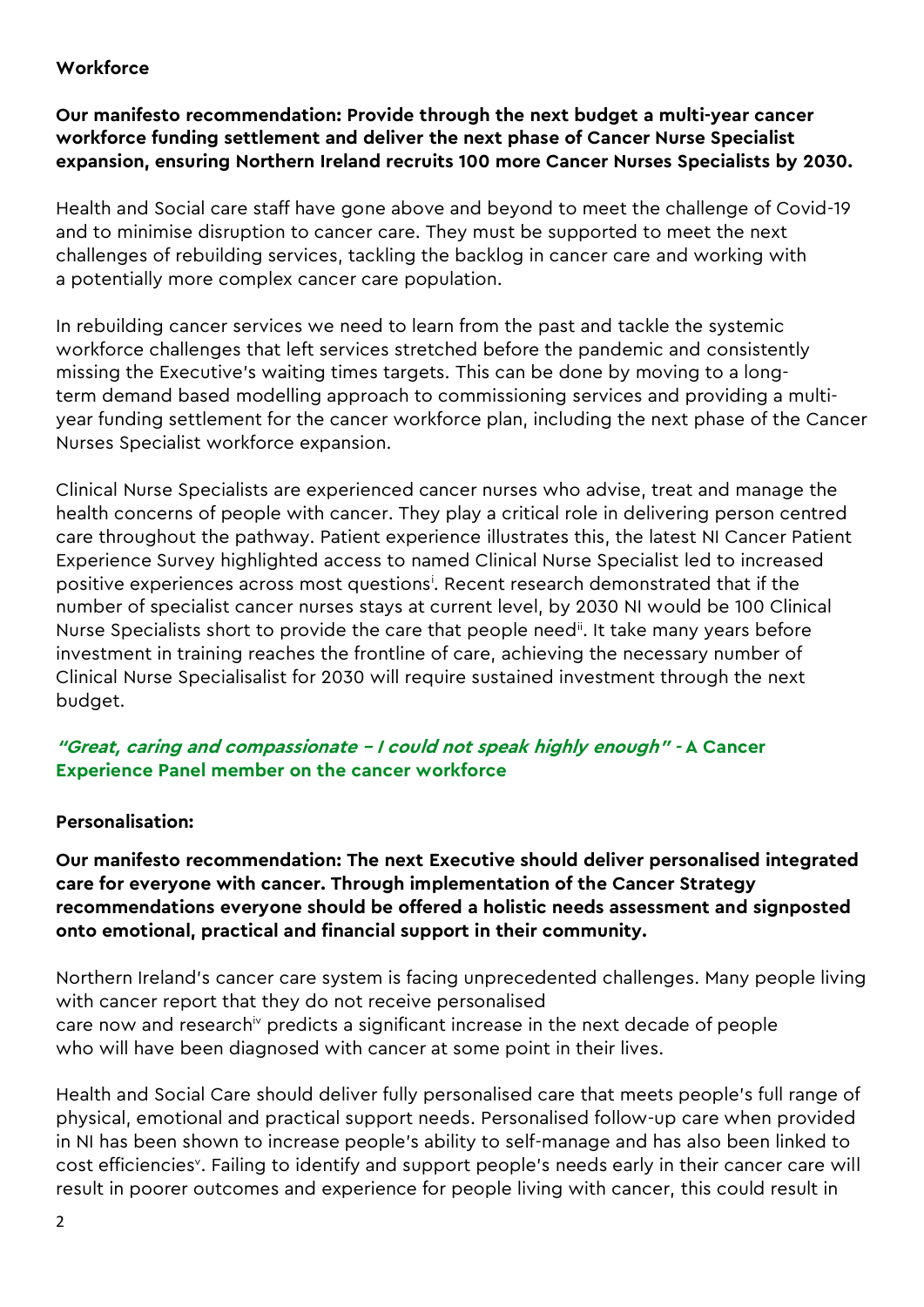greater pressure on the health and care system later where unmet needs become more severe or reduce individuals' ability to self-manage their health.

The Cancer Strategy identifies many of the components required to deliver integrated personalised care and outlines an ambitious vision. To ensure the strategy fulfils this vision the next Executive will need to prioritise access to Holistic Needs Assessments (including electronic assessments), expanding access to navigation support and providing an equitable regional range of services available to meet emotional, practical and financial needs.

**"The care I got in hospital was lovely. The minute I got home I felt lost and scared. You feel like you are vulnerable, and you have a big label on you that screams cancer, sometimes you don't want to bother the nurse. I feel completely forgotten about" A quote from a person living with cancer**

**"In hospital you are looked after with such care, but when you are discharged, you are on your own and you have to fight to get anything at all" A quote from a person living with cancer**

#### **Inequalities:**

**Our Manifesto recommendation: The next Health Minister should publish an annual progress report on closing health inequalities in cancer care.**

Health inequalities exist at all points of the cancer pathway, not just in contributing to the development of cancer, but also impacting on what type of treatment you might receive, your ability to access support and your overall survival.

Collection of data on inequalities within the system is only useful if there is also a plan on how we use that data to close the inequality gap. To make meaningful progress on reducing health inequalities, the next Health Minister should commit to set out in an annual progress report their approach for how health inequalities are being tackled across the cancer system.

As part of this work, inequalities metrics must be identified in the cancer strategies data framework and should then be reported on alongside the Minister's annual health inequalities report. It is also vital that lesser heard groups are involved with this work, to better understand their experience of the current system and what improvements need to be made.

**"Data is essential for understanding how cancer services in Northern Ireland are performing and for driving service improvements in care quality and outcomes for patients. Data is critical in achieving the world-class service promised within the draft NI Cancer Strategy 2021-31." A quote from a member of the Cancer Experience Panel**

#### **End of Life Care:**

**Our manifesto recommendation: The next Executive should fund a strategic transformation of Palliative and End of Life care through delivering cancer strategy actions to ensure everyone who needs it can access integrated and personalised care when and where they need it.**